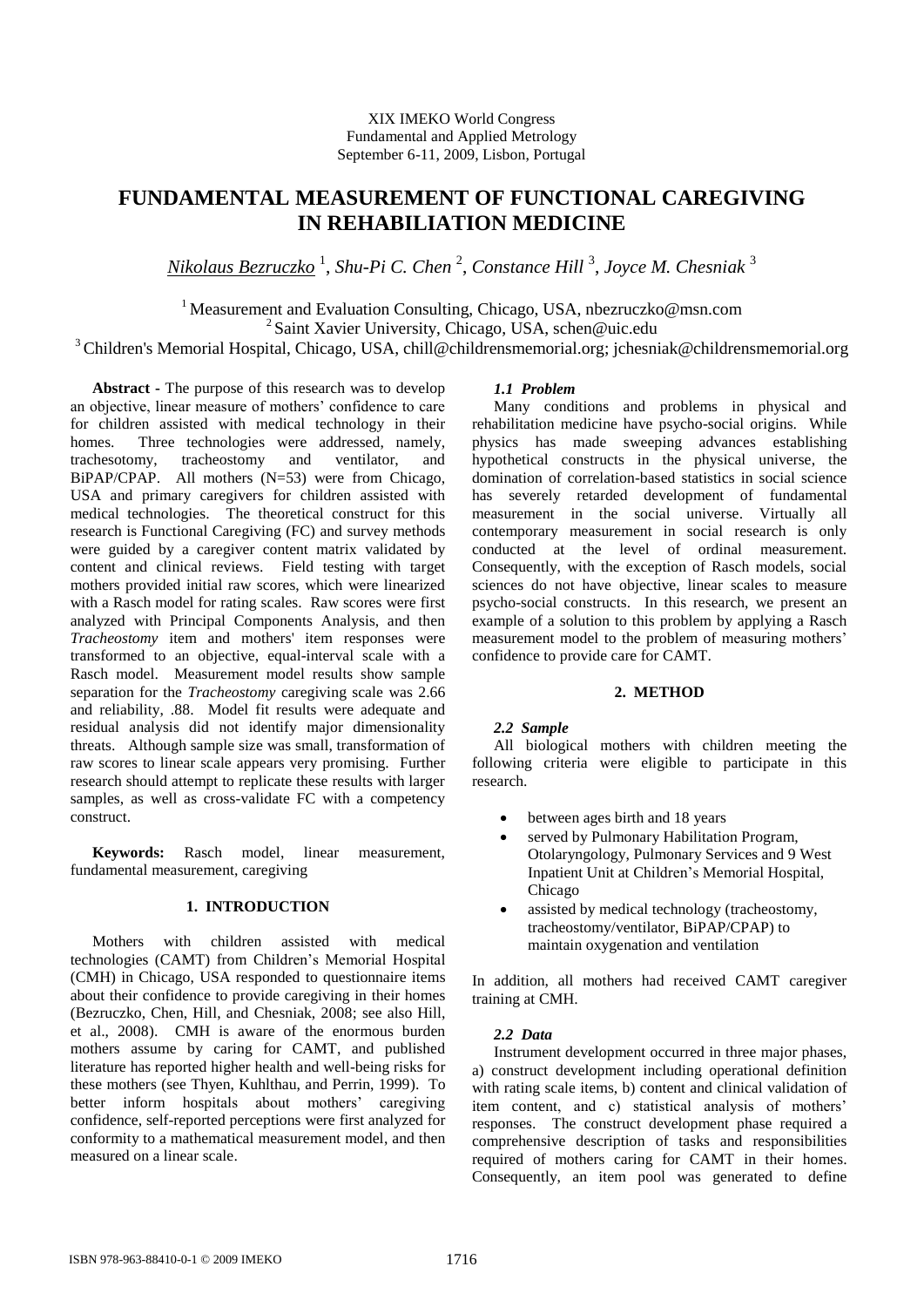operationally a caregiving construct, and these items were submitted to expert content and staff reviews. Finally, items were selected for survey forms. The overall instrument development plan follows below:

- Construct item content specification based on caregiving literature review (see Fleming, 2004)
- Caregiving item pool was developed across tracheotomy, ventilator, and BiPAP/ CPAP specialties
- Content validation by CMH expert panel and clinical staff review
- Caregiving forms were assembled for separate medical technologies
- Field-test of pilot forms
- Data transformation to linear scales with a mathematical measurement
- Instrument refinement and item bank consolidation
- Co-calibration of separate caregiving survey forms

CAMT mothers assume a variety of tasks and duties caring for their children at home. Over three hundred items were initially developed to address this content structure. Professional literature was consulted to identify range of duties and responsibilities. Then content and clinical procedures were conducted to verify correspondence between items and content categories, which are described below.

 Content validation was conducted by three independent expert judges. The protocol required classifying each item for a) priority, b) Functional Caregiving, and c) CAMT group. Based on this review, any item that two judges did not agree upon was eliminated from the CAMT item bank. Three judges agreed on 78 percent of CAMT item content classification. This initial reduction of the CAMT item bank established content validity.

After content validation, all items were submitted to a clinical staff review. Four clinical staff persons in Pulmonary/ Allergy/Transitional Care Unit at Children's Memorial Hospital rated each item for priority to CAMT caregiving. Only items rated high or medium priority by majority of clinical staff were retained for form development.

Three forms are the product of this effort and presented below:

- *Tracheostomy* (40 items)
- *Tracheostomy and Ventilator* (36 items)
- *BiPAP/CAP by mask* (31 items)

The following rating scale was implemented to collect responses from mothers:

$$
1
$$
 (None),  $2$  ( $A$  little),  $3$  (Somewhat),  $4$  ( $A$  lot),  $5$  (Completely).

In addition, each questionnaire collected information about demographic background, health status, and mental depression. Several anchor items  $(N = 16)$  were also included from the Functional Caregiving literature to assess comparability of CAMT and FC caregiving measurement structures.

#### *2.3 Procedure*

A list was prepared of children recently receiving medical treatment at CMH and now assisted with medical technologies (ventilator, tracheostomy or BiPAP/CPAP) at home. Then forms were prepared and mailed to all mothers.

# *2.4 Analysis*

Initial statistical analyses were conducted of forms returned by mothers caring for children with tracheostomy, the largest group responding to the survey. Then a cocalibration procedure was conducted for *Tracheostomy*, *Tracheostomy and Ventilator*, and FC Core items. First, raw score means, *SD*s, item difficulties, inter-item correlations, and internal-consistency reliability were computed. Then Principal Components Analysis (PCA) was conducted of raw scores before transformation with a measurement model and co-calibration. Unplanned or large, multiple factors revealed by PCA may introduce statistical dependencies among items, which disturb computation of measurement model fit statistics. Consequently, PCA was conducted to monitor underlying data structure both before and after parameter estimation, which provides a foundation for assessing dimensionality threats. The measurement dimension and raw score PCA, logically, should show substantial consistency.

A Rasch model for rating scales was implemented to transform caregiving raw ratings to linear measures on an objective, equal interval scale (Wright and Masters, 1982; see also Bezruczko, 2005). Raw ratings of mothers and ordinal item scores were transformed to linear units (logodds) with WINSTEPS software for Rasch measurement (Linacre 2006). The measurement model then computes differences between items and mothers that are also guided by the one-parameter logistic function. The mathematical model for these raw data transformations and representation on a common scale is:

$$
\Pi_{\text{mix}} = \frac{\exp \sum_{j=0}^{X} [\beta_n - (\delta_i + \tau_j)]}{\sum_{k=0}^{m} \sum_{j=0}^{k} [\beta_n - (\delta_i + \tau_j)]}
$$
(1)

Where  $\beta$  = mother's confidence,  $\delta$  = task difficulty, and  $\tau$  = rating scale thresholds.  $\Pi$ <sub>nix</sub> is the probability that any item δ<sub>i</sub> will be rated X by mother  $β_n$  where X takes a value from a fixed range  $(j = 1, 2, 3, 4, 5)$ , m = number of steps for an item, and  $k = i$ th step.

After examining rating scale use, stability of item parameter estimation was compared between older and younger mothers, as well as several other characteristics: income, race, education, employment, and years assisted by medical technology.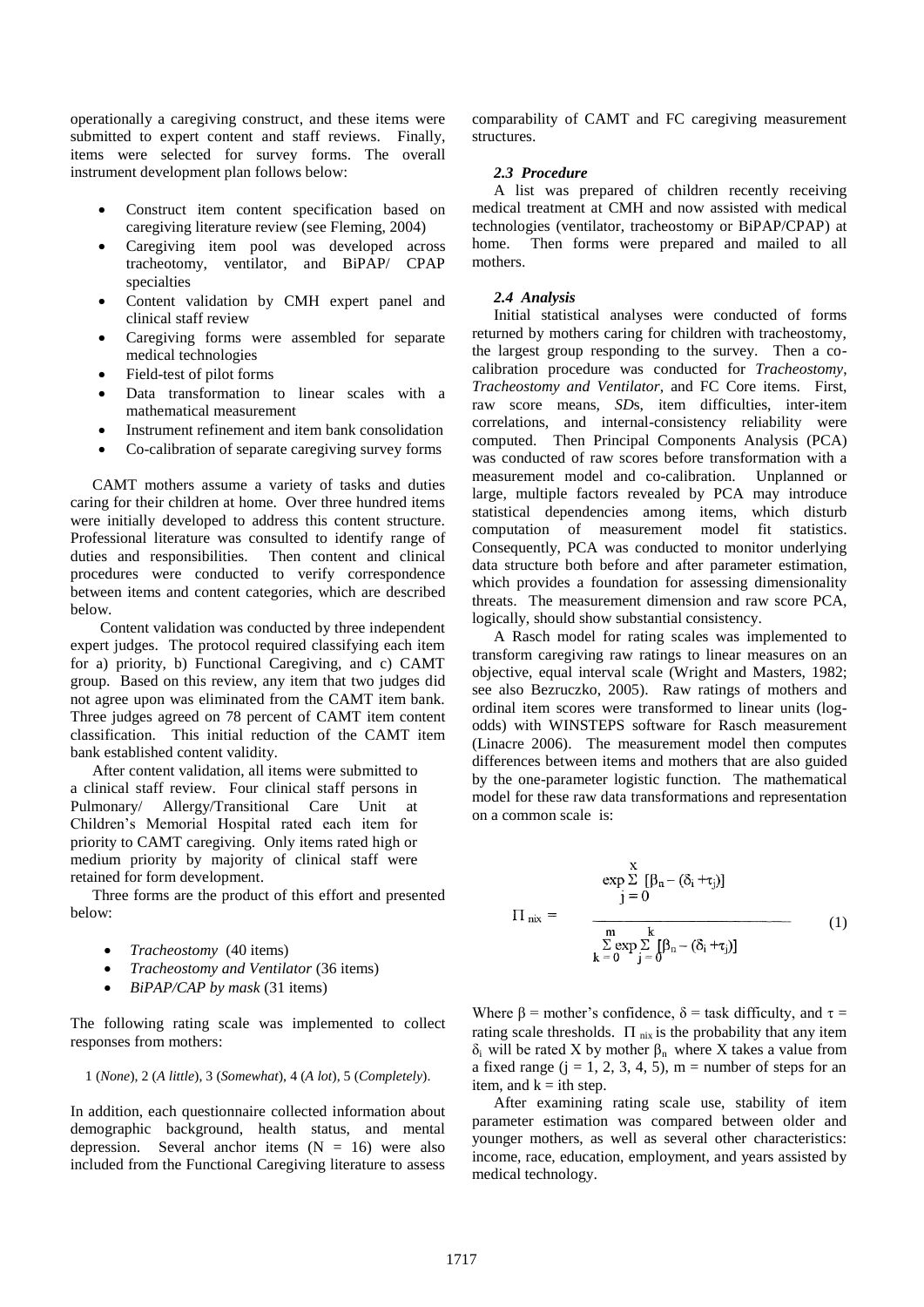The FC theoretical model consists of three levels of caregiving: Advocacy, Personal Caregiving, and Community Relations and relevant items. Construct validity was investigated by statistical decomposition of calibrated item difficulties into caregiving categories that were hypothesized to underlay the FC construct. While Advocacy, Personal caregiving, and Community relations are fundamental to caregiving, item decomposition provides evidence for their hierarchical statistical relations. Several methods are appropriate for this analysis (Embretson and Reise, 2001), and we adapted a multiple regression method described by Green and Smith (1987). Bezruczko and Chen (2007) effectively implemented multiple regression-based item decomposition to investigate construct validity of a FC scale for intellectually disabled adult-children. In this research, item difficulties were decomposed with the following hierarchal content model

 $Y = Advocacy + Personal Caregiving + Community Relations$  (2)

where item caregiving codes were regressed in block fashion, first Advocacy, then Personal Caregiving, and, finally, Community Relations on calibrated item difficulties, Y. The hierarchical block order represents theoretical assumptions about relative importance of item content level for item difficulty.

Another concern was dimensionality of the obtained empirical construct, which was based on an analysis of model residuals. Residuals are differences between observed ratings and model expectations, and depending on category number, an expected value in the rating scale model is given by

m  

$$
E_{ni} = \sum k \Pi_{nik}
$$
 (3)  

$$
k=0
$$

where  $\Pi$  nik is mother n's probability of responding in category k to item i. For each category the model predicts a response, which is summed across categories. When the expected value  $E_{ni}$  is subtracted from the observed response  $X_{ni}$ , a score residual  $Y_{ni}$  occurs.

$$
Y_{ni} = X_{ni} - E_{ni}
$$

Then variance of  $X_{ni}$  is given by

m  
\n
$$
W_{ni} = \sum (k - E_{ni})^2 \Pi_{nik}
$$
\n(5)  
\n
$$
K=0
$$

and a standardized residual by

$$
Z_{ni} = Y_{ni} (W_{ni})^{\frac{1}{2}}
$$
 (6)

In this research, item and person fit to the model were assessed with standardized INFIT and OUTFIT statistics, while unstandardized residuals were examined with PCA. In order to assess dimensionality threats, item residuals were examined with principle components factor analysis.

Congruence or fit of empirical data to this model formulation is established by comparing predicted values and observed values (O-P), which follow a Chi-square distribution and are evaluated with standardized fit statistics for both caregivers and items. In the simple dichotomous case where  $O_{ni}$  is the interaction of caregiver *n* with qualitative indicator *i* and can take the value 0 or 1, the probability  $p_{ni}$  for any observation  $O_{ni}$  (0,1) is

$$
p_{ni} = \exp (b_n - d_i) / ((1 + \exp(b_n - d_i)) \tag{7}
$$

where,  $b_n$  = estimated position of caregiver *n* on the FC construct dimension and,  $d_i$  = estimated calibration of qualitative indicator *i* on the FC dimension. Then  $p_{ni}$ provides an expectation (*E*) for any particular *O*ni. The variance of  $O_{ni}$  can be estimated with  $p_{ni}((1-p_{ni})$  which can be used to standardize any residual  $(O_{ni} - E_{ni})$  as

$$
z = (O_{\rm ni} - E_{\rm ni})/((E_{\rm ni}(1 - E_{\rm ni}))^{1/2}
$$
 (8)

This estimated residual *z* is expected to distribute normally with mean  $= 0$  and standard deviation  $= 1$  and was submitted to PCA factor analysis. Satisfactory empirical correspondence between indicators and mathematical measurement model verifies the stochastic foundations for representing qualitative indicators on an equal-interval scale.

Finally, *Tracheostomy*, *Tracheostomy and Ventilator*, and FC core items were co-calibrated to investigate effectiveness of a single, overall construct for CAMT caregiving measurement. Measurement properties including dimensionality analyses were conducted of the co-calibrated structure following procedures described in Bezruczko and Chen (2007).

#### **3. RESULTS**

Distribution of returned questionnaires was 29 *Tracheostomy*, 19 *Tracheostomy and Ventilator*, and 5 *BiPAP* from 138 forms mailed to mothers, which is a modest response rate but comparable to CAMT published studies. Median age of mothers was 42 years (youngest mother was 22 and oldest was 63 years). Mothers reported the following family ethnic background, white 55.8 percent, Hispanic 9.6 percent, African American 19.2 percent, and 15.4 percent reported mixed ethnic background. The sample was predominantly English speaking, 86.5 percent reported excellent English. Mothers reported the following family income: 16.3 percent less than \$20,000, 30.6 percent between \$20,000 and \$59,000, 32.7 percent between \$60,000 and \$100,000, and 20.4 percent reported more than \$100,000 family income. Martial status: 54.7 percent married, 20.8 percent divorced or separated, remaining mothers reported other (20.8 percent). Many mothers reported fulltime employment (42.3 percent), 21.2

 $(4)$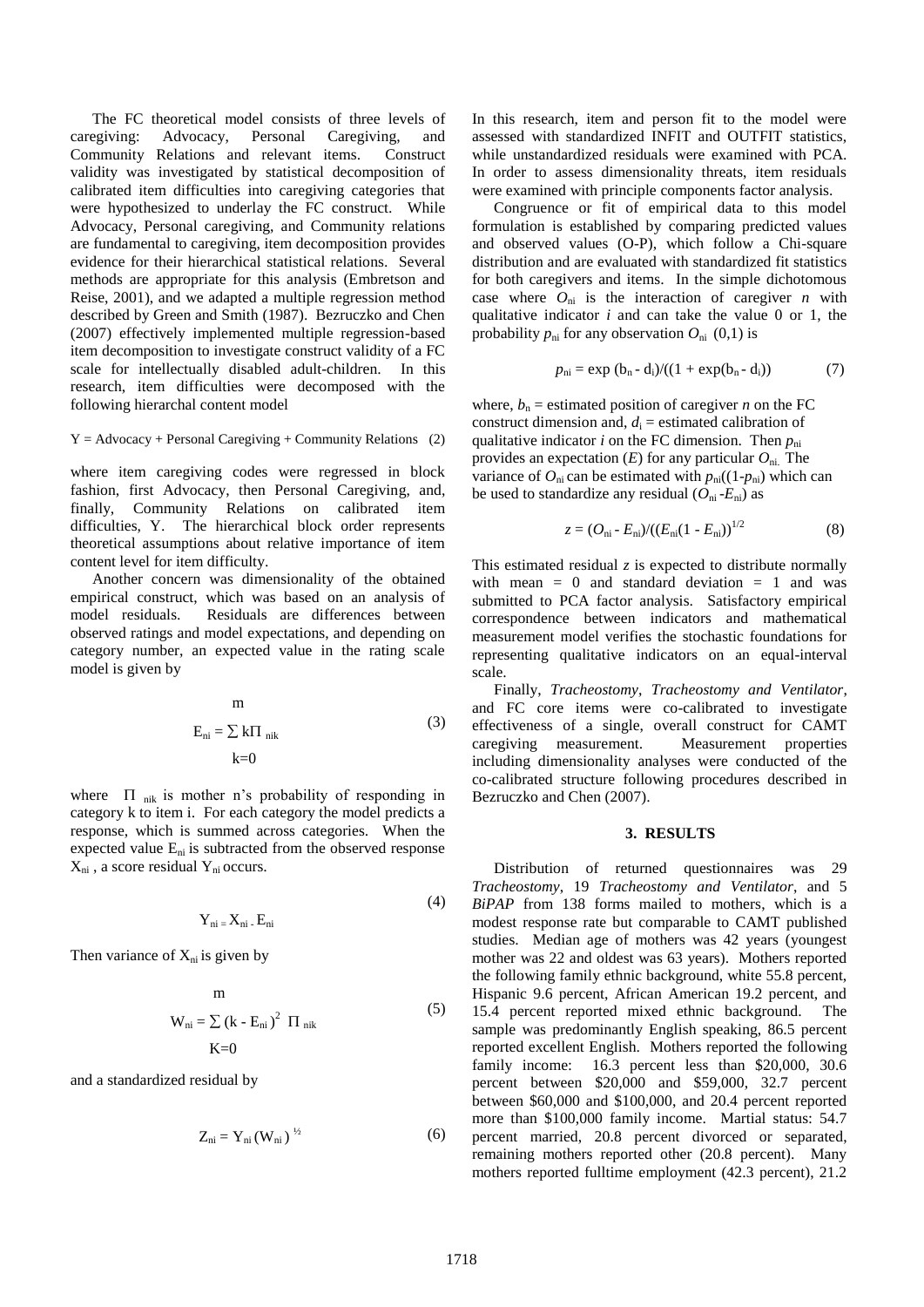percent part time employment, 34.6 percent unemployed, and 1.9 percent were retired.

The children receiving homecare were almost evenly divided between boys and girls. Median age was 7 years; maximum age was 23 years. Average time assisted by medical technologies was 7 years; maximum time assisted was 20 years. Most children were reported to have 3 or more medical diagnoses (80.9%). Majority of children were receiving private duty nurse (60.4%), and 49.1% reported state sponsored programs, and 5.7% health insurance paid for the nurse.

## *3.1 Raw Data Summary*

*Tracheostomy* ratings were summed for each mother (N  $=$  29), overall raw score mean  $= 180.72$ ,  $SD = 15.72$ , and median was 184. (In order to conduct raw score analyses, item means were substituted for missing values.) Item item means ranged between 3.07 and 4.92 raw score units, and overall item mean = 4.52, *SD* = .34. *Tracheostomy* results show substantial skewing of raw totals toward higher confidence of mothers caring for CAMT. However, only two mothers were above the questionnaire ceiling and none below the floor. Items showed positive inter-item correlations and high score reliability  $(> 0.90)$ . The item easiest on the *Tracheostomy* form for mothers to endorse was Item 13 "Prepare my child for returning to school", which was endorsed by most mothers. The hardest item to endorse was Item 31 "Trust others involved in my child's care", which was endorsed by few mothers. *Tracheostomy* inter-item correlations for 40 items was between -.68 and .97. Mean item-total correlation was .38 (*SD* = .44). Alpha reliability for 40 items was .91. PCA of 40 *Tracheostomy* items revealed several components above the criterion eigenvalue, and components 1 (10.73 eigenvalue units, 26.82%), 2 (6.18 eigenvalue units, 15.5%), and 3 (3.57 eigenvalue units, 8.93%) accounted for 51.2 percent of raw score variance. An examination of the component matrix revealed Factor 1 consists of a broad range of caregiving tasks and responsibilities with positive loadings. Factor 2 is a bipolar factor with positive items consisting of childcentered caregiving and items with negative loadings associated mainly with machine operation and medical technology. Factor 3 was not interpretable.

# *3.2 Raw Data Transformation to Linear Units*

The following sections present results from transforming *Tracheostomy* responses to linear measures conducted with WINSTEPS software (Linacre, 2006), which implemented a Rasch model for rating scales (Wright and Masters, 1982). These results show mothers were 1.57 logits  $(SD = 1.91)$  above the scale mean (including mothers with extreme ratings), which indicate this sample of mothers found most items easy to endorse. However, the large *SD* (1.91) indicates much variability among mothers. Average standard error of measurement was .56, which indicates high item precision relative to sample variability. Consequently, *Tracheostomy* items successfully separate mothers into high and low levels of caregiving (Separation 2.66) and reliability was .86 to .88. The small sample size  $(N = 29)$ , which tends to diminish item separation and reliability, which was lower, .74. Targeting, item density, scale continuity, precision, reproducibility, rating scale function, and Differential Item Function for the *Tracheostomy* form are described in other reports (see Bezruczko, Chen, Hill, and Chesniak, 2008).

Results showed a need for rating scale optimization. Mothers responding to *Tracheostomy* caregiver questionnaire items were presented a five category rating scale: 1 (None), 2 (A little), 3 (Somewhat), 4 (A lot), and 5 (Completely). Most mothers, however, only responded in categories 4 and 5 (88 percent), which leads to inefficient category thresholds estimation on the measurement scale. Consequently, in these data, categories were recoded 4,4,4,4, and 5, which improved scale efficiency and increased Separation reliability of mothers.

Items and mothers showed excellent consistency with expectations of the measurement model. Meansquare fit statistics show both mother responses and item scores were coherent with the measurement dimension derived from the *Tracheosotomy* form. Although relatively few items required deletion, a raw score PCA found three discrete components in the data. Consequently, interpretation of these fit values requires caution.

Although results are very sketchy, the item hierarchy on the obtained item map tends to support Functional Caregiving theory, which predicts caregiving items in the home will be easier to endorse than items involving neighborhood and community resources and collaboration (Chen, Bezruczko, and Ryan-Henry 2006; see also Chen, Ryan-Henry, and Bezruczko, 2004). An unexpected finding is relatively high endorsement of medical technologyrelated items by many mothers. In fact, the majority of mothers indicated confidence operating medical technology. Figure 1 shows a map of a common measurement dimension for items and mothers.

PCA of the Rasch model residuals showed the measurement dimension accounts for 77.8 percent of the raw rating variance, and several smaller factors account for remainder (11.2 percent). Factor 1 in the residuals only explained 3.8 percent of standardized residuals. However, Factor 1 revealed two groups of items contribute to scale definition of the *Tracheostomy* dimension: a) Technical Machine Knowledge and b) Basic Child Care Items. In Figure 1, Technical Machine Knowledge items define the lower portion of the variable map, which indicates mothers found them relatively "easy" to endorse, while Basic Care Items occur higher indicating higher difficulty. These items suggest CAMT training at Children's Memorial Hospital, which emphasizes competency operating medical equipment, is generally effective as mothers tend to endorse confidence performing them. The Basic Child Care items, which represent confidence about child-centered caregiving are, in fact, more difficult for mothers to endorse. The results, however, show a small group of mothers expressing very low confidence on all items, and they may require intervention. These results from residual analysis should be investigated again as additional data become available. While they represent a minor influence, additional data will clarify the importance of these residual factors for linear measurement. Figure 2 presents results from comparing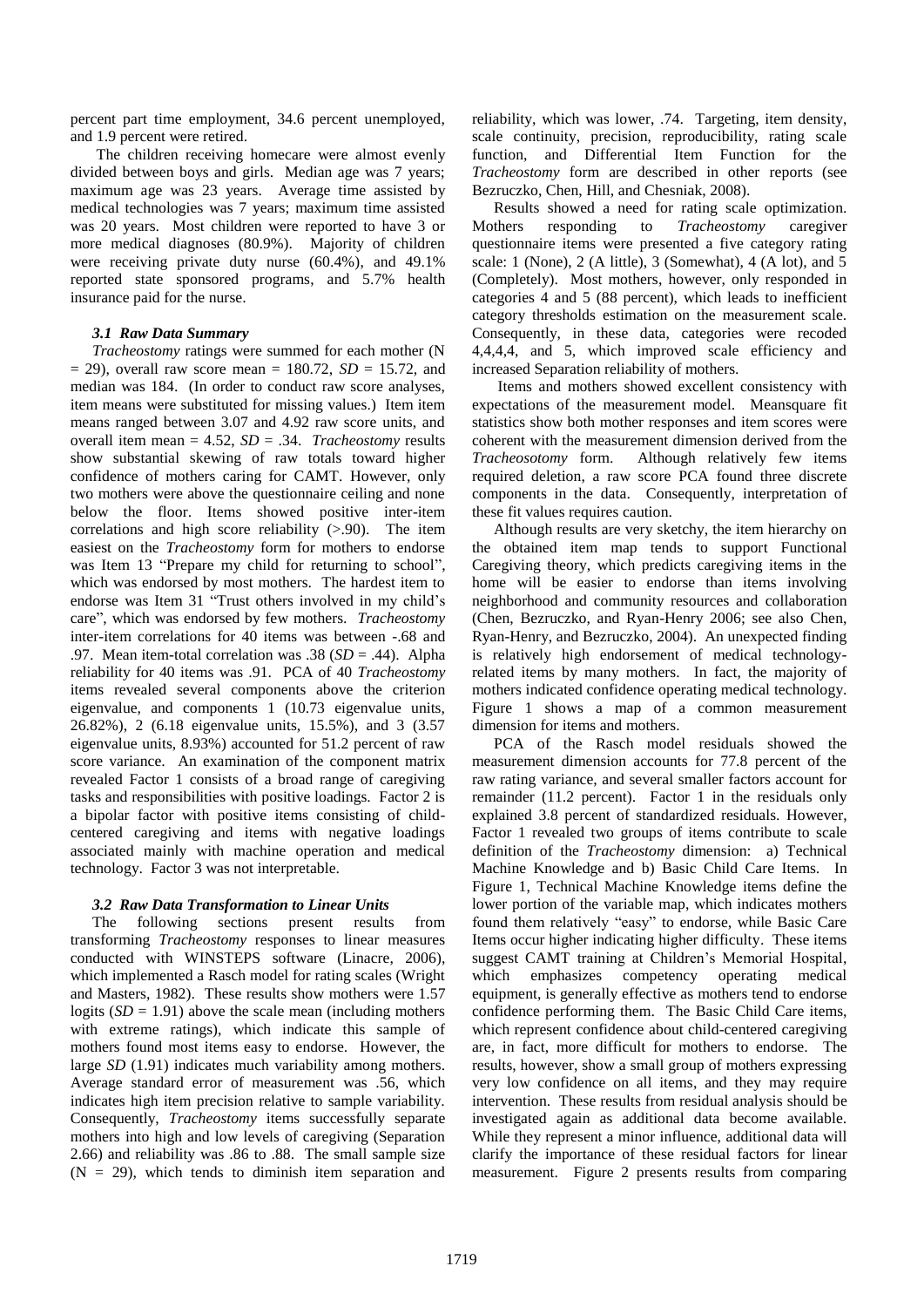item parameter stability across population subgroups, namely, age, race, family income, education, and employment. In every comparison, most items fall within the identity lines but with exceptions. Co-calibration results in Figure 3 verify measures of mothers' confidence were statistically invariant to scale combination.

#### **CONCLUSIONS**

Although the sample is small, these results are very promising about operationally defining a construct to measure mothers' confidence providing care to children assisted with medical technologies. The conceptual results generalizing Functional Caregiving from children with intellectual disabilities to CAMT was largely successful. Finally, application of a Rasch measurement model to mothers' self-report ratings to measure confidence on a linear scale, although data was sparse, appears coherent. With additional data and refinement, this instrument should become clinically useful.

# **ACKNOWLEDGEMENTS**

Research was conducted at Children's Memorial Hospital, Chicago, Illinois with support from a Shaw Nursing and Allied Health Research Grant. We are grateful to the Pulmonary/ Allergy/Transitional Care Unit at Children's Memorial Hospital for their cooperation.

# **REFERENCES**

Bezruczko, N. (Ed.). (2005). *Rasch measurement in health sciences.* Maple Grove, MN: JAM Press.

- Bezruczko, N. and Chen, S-P. C. (2007). Nonequivalent survey consolidation: An example from Functional Caregiving. *Journal of Applied Measurement, 8,* 336-358.
- Bezruczko, N., Chen, S-P, Hill, C., and Chesniak, J. (2008). Measurement of Mothers' Confidence to Care for Children Assisted with Tracheostomy Technology in Family Homes. *Journal of Applied Measurement* (submitted).
- Chen, S. C., Bezruczko, N., and Ryan-Henry, S. (2006). Rasch analysis of a new construct: Functional caregiving for adult children with intellectual disabilities. *Journal of Applied Measurement*, 7, 141-159.
- Chen, S-P. C., Ryan-Henry, S., and Bezruczko, N. (2004). Functional caregiving: A new construct for mothers' caregiving to adult children with intellectual disabilities. *International Journal of Nursing in Intellectual & Developmental Disabilities. 1, 2,* Article 1. Retrieved March 23, 2005, from <http://journal.hsmc.org/ijnidd>
- Embretson, S. E. and Reise, S. P. (2000). *Item Response Theory for Psychologists*. Mahwah, NJ: Erlbaum.
- Fleming, J., Challela, M., Eland, J., Hornick, R. J. P., & Martinson, I. (1994). Impact on the family of children who are technology dependent and cared for in the home. *Pediatric Nursing, 20,* 379-388.
- Green, K. E., and Smith, R. M. (1987). A comparison of two methods of decomposing item difficulties. *Journal of Educational Statistics*, *12*, 369-381.
- Hill, C. et al. (2008). Development of an Instrument to Measure Mothers' Caregiving for their Children Assisted With Medical Technologies: An Application of Functional Caregiving. Presented at 32<sup>nd</sup> Annual Midwest Nursing Society Research Conference, Indianapolis.
- Linacre, M. J. (2006). WINSTEPS: Rasch measurement software. Chicago: Institute for Objective Measurement.
- Thyen, U., Kuhlthau, K., and Perrin, J. M. (1999). Employment, child care, and mental health of mothers caring for children assisted by technology. *Pediatrics, 103*, 1235-1242.
- Wright, B. D. and Masters, G. N (1982). *Rating Scale Analysis.* Chicago: MESA Press.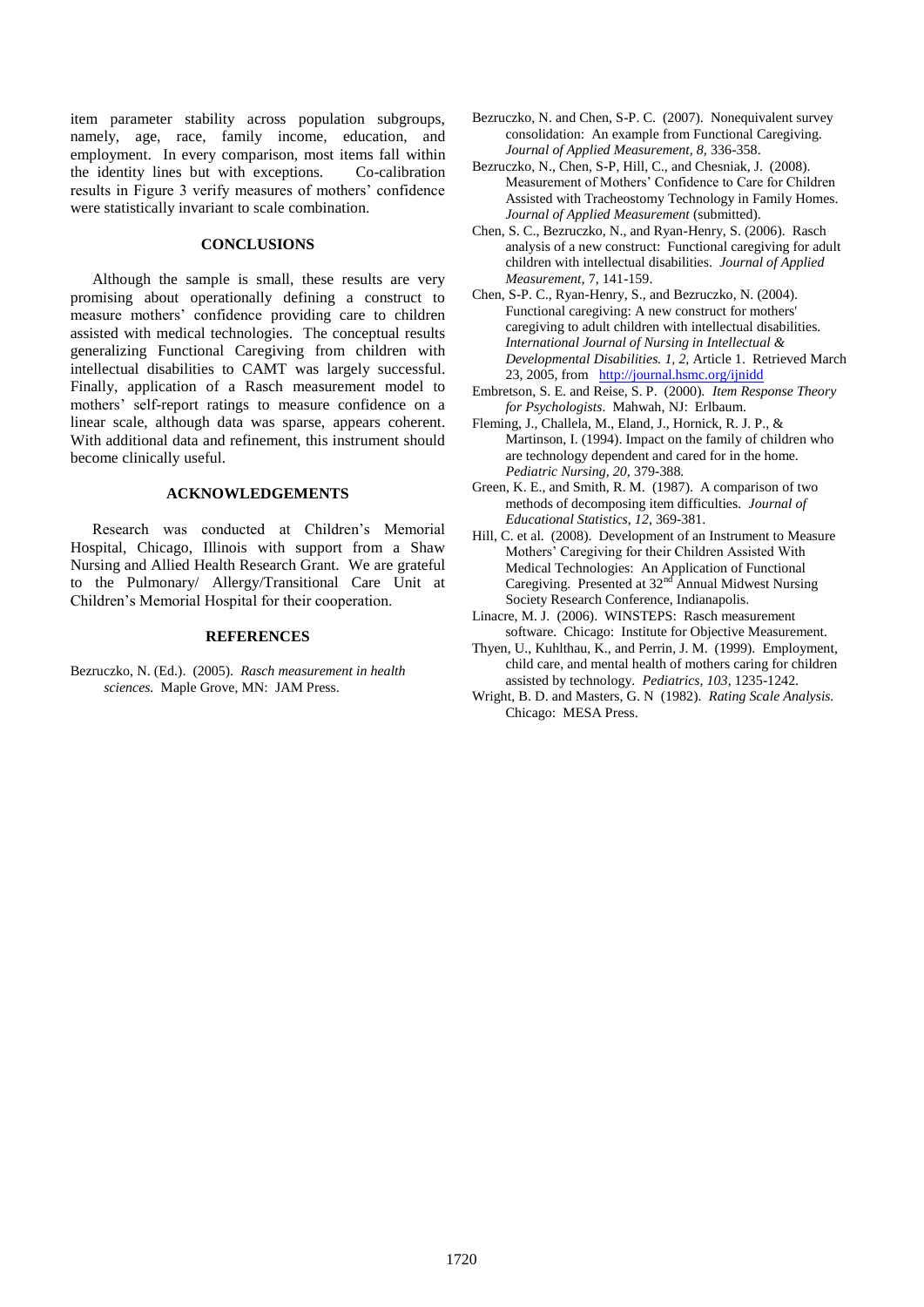

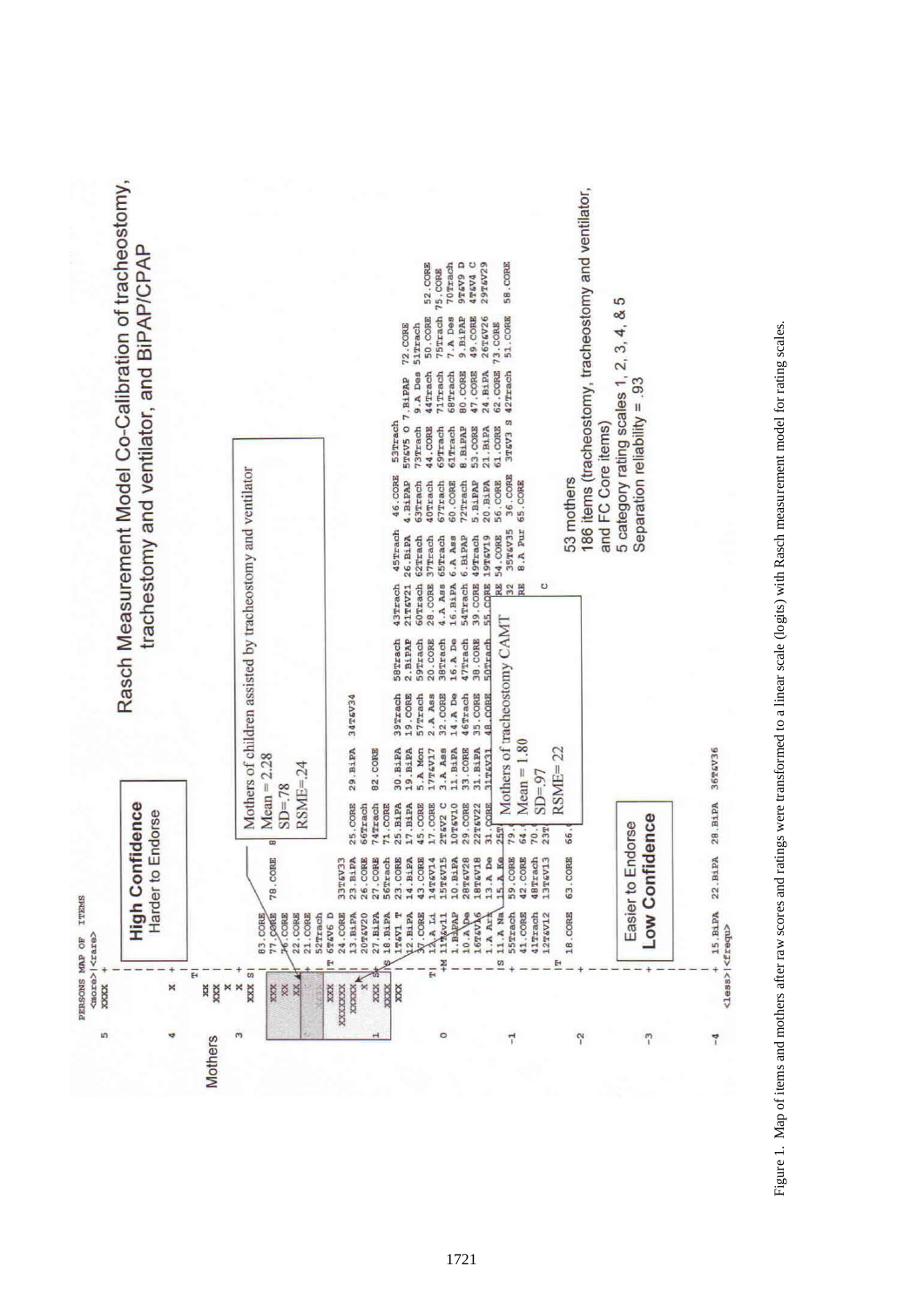